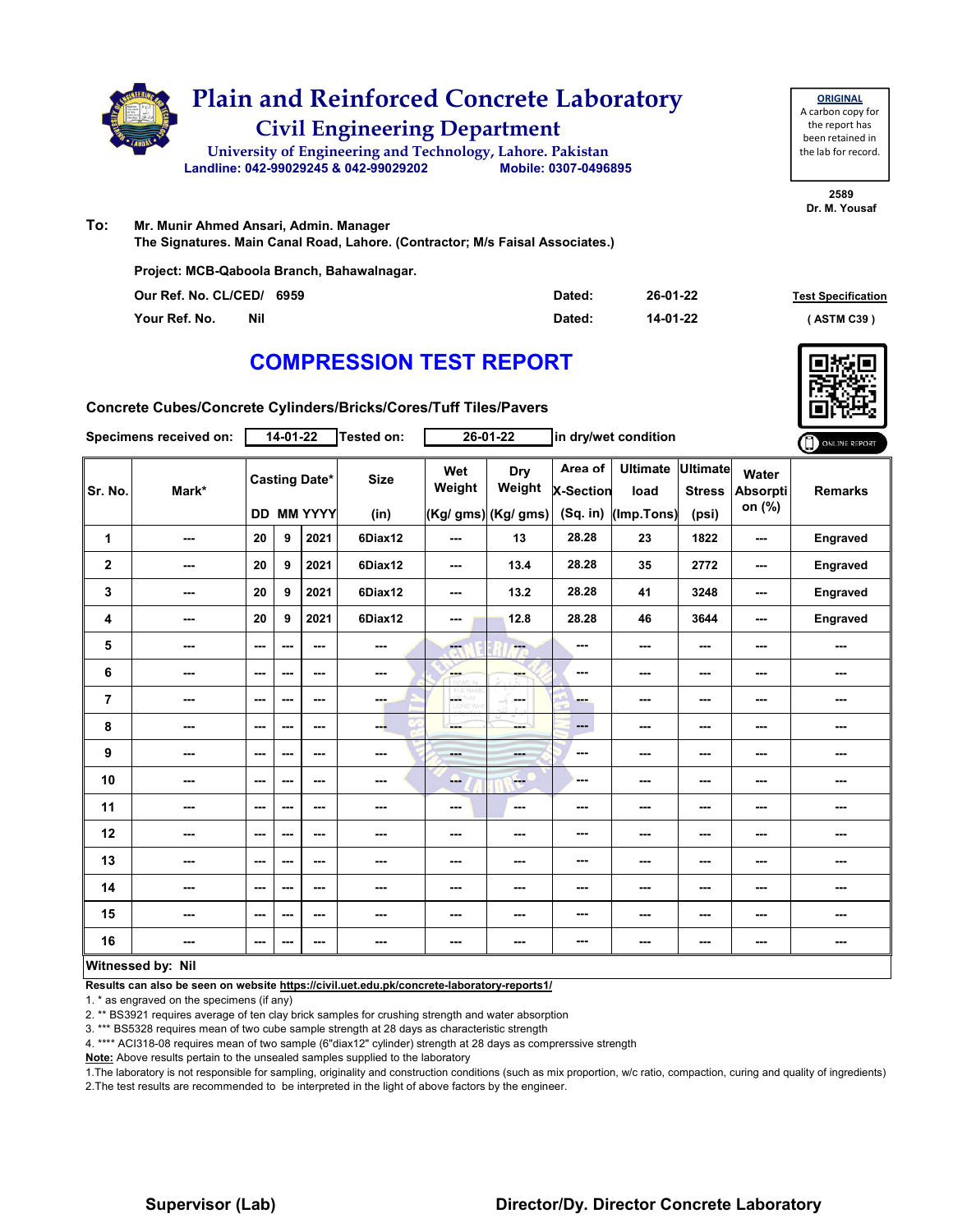

#### **To: Paver Deptt.**

**For Banu Mukhtar Products (Pvt.) Limited. (Client: Ittefaque Group).**

**Our Ref. No. CL/CED/ Dated: Test Specification 6960 Your Ref. No. BMP/SMS/UET/032 Dated: ( ---- ) Project: Kohinoor Textile Mills, Gujjar Khan. 26-01-22 25-01-22**

### **COMPRESSION TEST REPORT**

**Concrete Cubes/Concrete Cylinders/Bricks/Cores/Tuff Tiles/Pavers**

|                   | Specimens received on:  |                          | 25-01-22 |                          | Tested on:    |                                                      | 26-01-22                    | in dry/wet condition    |                                  |                          | ONLINE REPORT  |     |
|-------------------|-------------------------|--------------------------|----------|--------------------------|---------------|------------------------------------------------------|-----------------------------|-------------------------|----------------------------------|--------------------------|----------------|-----|
| Sr. No.           | Mark*                   | <b>Casting Date*</b>     |          | <b>Size</b>              | Wet<br>Weight | Dry<br>Weight                                        | Area of<br><b>X-Section</b> | <b>Ultimate</b><br>load | <b>Ultimate</b><br><b>Stress</b> | Water<br><b>Absorpti</b> | <b>Remarks</b> |     |
|                   |                         |                          |          | <b>DD MM YYYY</b>        | (in)          |                                                      | (Kg/ gms) (Kg/ gms)         | (Sq. in)                | (Imp.Tons)                       | (psi)                    | on (%)         |     |
| 1                 | Uniblock, Grey,<br>80mm | $\sim$                   | ---      | $- - -$                  | 3.1 thick     | ---                                                  | 4600                        | 37.95                   | 136                              | 8027                     | ---            | --- |
| $\mathbf{2}$      | Uniblock, Grey,<br>80mm | ---                      | ---      | $\qquad \qquad \cdots$   | 3.1 thick     | ---                                                  | 4575                        | 37.95                   | 144                              | 8500                     | ---            | --- |
| 3                 | Uniblock, Grey,<br>80mm | $\overline{a}$           | ---      | $- - -$                  | 3.1 thick     | ---                                                  | 4540                        | 37.95                   | 124                              | 7319                     | ---            | --- |
| 4                 | Uniblock, Grey,<br>80mm | $\overline{a}$           | ---      | $\sim$ $\sim$            | 3.1 thick     | ---                                                  | 4630                        | 37.95                   | 139                              | 8204                     | ---            | --- |
| 5                 | Uniblock, Red,<br>80mm  | $--$                     | ---      | $\overline{\phantom{a}}$ | 3.1 thick     | $-1$                                                 | 4550                        | 37.95                   | 130                              | 7673                     | ---            | --- |
| 6                 | Uniblock, Red,<br>80mm  | ---                      | ---      | $- - -$                  | 3.1 thick     | ---                                                  | 4550                        | 37.95                   | 114                              | 6729                     | ---            | --- |
| $\overline{7}$    | ---                     | $\sim$ $\sim$            | $--$     | $\sim$ $\sim$            | ---           | $\frac{\Delta E}{\Delta E}$<br>THÝ.<br><b>D.Wind</b> | ---                         | ---                     | ---                              | ---                      | ---            | --- |
| 8                 | ---                     | ---                      | ---      | ---                      | ---           | ---                                                  | man i                       | $\qquad \qquad \cdots$  | ---                              | ---                      |                | --- |
| 9                 | ---                     | $\overline{\phantom{a}}$ | ---      | $\sim$ $\sim$            | ---           | ---                                                  | ---                         | ---                     | ---                              | ---                      | ---            | --- |
| 10                | $\sim$                  | $\sim$                   | ---      | $\sim$ $\sim$            | $\sim$        | <b>List</b>                                          | <b>Free</b>                 | ---                     | ---                              | ---                      | ---            | --- |
| 11                | ---                     | $--$                     | ---      | $\sim$ $\sim$            | ---           | ---                                                  | $\cdots$                    | ---                     | ---                              | ---                      | ---            | --- |
| 12                | ---                     | ---                      | ---      | ---                      | ---           | ---                                                  | ---                         | ---                     | ---                              | ---                      | ---            | --- |
| 13                | ---                     | ---                      | ---      | ---                      | ---           | ---                                                  | ---                         | ---                     | ---                              | ---                      | ---            | --- |
| 14                | ---                     | ---                      | ---      | $\sim$ $\sim$            | $\sim$ $\sim$ | ---                                                  | ---                         | ---                     | ---                              | ---                      | ---            | --- |
| 15                |                         | $--$                     | ---      | $\overline{\phantom{a}}$ | $\sim$        | ---                                                  | ---                         | ---                     | ---                              | ---                      |                | --- |
| 16                | ---                     | ---                      | ---      | $\sim$                   | $\sim$        | ---                                                  | ---                         | ---                     | ---                              | ---                      | ---            | --- |
| Witnessed by: Nil |                         |                          |          |                          |               |                                                      |                             |                         |                                  |                          |                |     |

**Results can also be seen on website https://civil.uet.edu.pk/concrete-laboratory-reports1/**

1. \* as engraved on the specimens (if any)

2. \*\* BS3921 requires average of ten clay brick samples for crushing strength and water absorption

3. \*\*\* BS5328 requires mean of two cube sample strength at 28 days as characteristic strength

4. \*\*\*\* ACI318-08 requires mean of two sample (6"diax12" cylinder) strength at 28 days as comprerssive strength

**Note:** Above results pertain to the unsealed samples supplied to the laboratory

1.The laboratory is not responsible for sampling, originality and construction conditions (such as mix proportion, w/c ratio, compaction, curing and quality of ingredients) 2.The test results are recommended to be interpreted in the light of above factors by the engineer.

#### **Supervisor (Lab) Director/Dy. Director Concrete Laboratory**